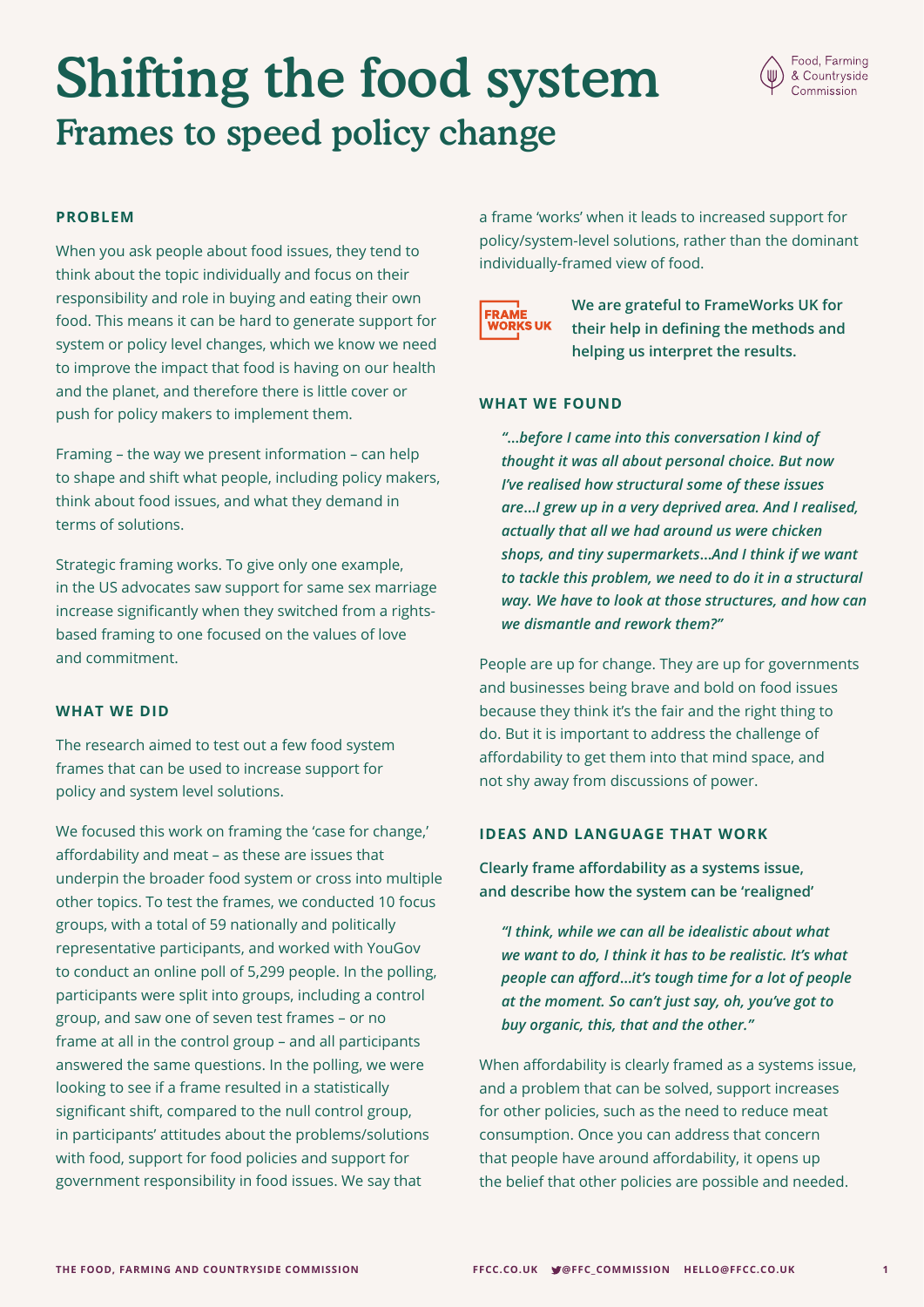

The affordability frame, shown below, was the most successful frame in the polling, significantly increasing support on multiple questions, including a tax on high fat/sugar/salt foods<sup>1</sup> and for government responsibility on food in general2. It was also one of only two frames to increase support for a policy to reduce meat content in ready meals $3$ . In the focus groups, participants consistently picked up and used the 'realign' language that is in this frame as a justification for policy approaches to food, showing that the frame had influenced their thinking.

**It is not right that only people who**   $\rightarrow$ **VALUE STATEMENT have a lot of money can afford good food. Powerful food companies**   $\rightarrow$  **FRAME ELEMENT determine what food is available for us to buy and at what price. We know that it doesn't have to be this way – companies can provide high quality food at affordable prices. To make that happen we need to realign the system so that it works for everyone. Right now, big EXPLANATORY STATEMENT companies are using their power to THAT REINFORCES create cheap, unhealthy food, and THE FRAME choosing to sell healthy food at higher prices. This is why unhealthy food, even when it has gone through more processing, is often less expensive than healthy food. Government GOVERNMENT RESPONSIBILITY needs to work on our behalf and use STATEMENT THAT REINFORCES legislation and regulations to ensure THE FRAMEfood companies act in our best interests, not just in terms of their bottom line.**

#### **EXPLAIN HOW ADDRESSING POWER AND INCREASING GOVERNMENT RESPONSIBILITY ARE PART OF IMPROVING FOOD SYSTEMS**

*"So if they're [companies] working just for profit, it will always be cheaper to produce unhealthier food. But the government is the body that defines the balance between what power they have to be autonomous and do that."* 

The frames that increased support for government responsibility in the food system all had three elements in common: discussions of power or companies, they ascribed government responsibility, and included a clear assertion that the system could work differently (realignment). Explaining who or what is responsible for problems with the food system, and combining this with a clear solution for how change can happen, helps shift mindsets from the individual to the systemic level and increase support for systemic change.

Focus group participants discussed the role that powerful companies play in influencing how food is priced and what people buy. Some continued to feel strongly about the role of 'consumer power' in shifting corporate behaviour, but others felt that it was naïve to expect corporations to act in ways which might reduce their profit in the short term. These participants emphasised a role for government to 'make them' act, through regulation (particularly of advertising and promotions on unhealthy food). Frames that prompted participants to think about how powerful companies profited from an unhealthy and unsustainable food system increased support for government intervention.

#### **DESCRIBE THE PROBLEM AND SOLUTION IN ONE BREATH**

### *"***…***it scares me, but it doesn't scare me up into action because it just sounds really discouraging."*

The frames that worked best all contained a strong narrative – explaining the problem, clearly stating the solution and defining the government's role in enacting that solution (responsibility). When frames described problems, but didn't clearly contain a solution or ascribe responsibility, participants were left feeling that the problems in the food system were "too big," that they didn't know what to do about them, and often reverted back to individual level solutions (e.g. education).